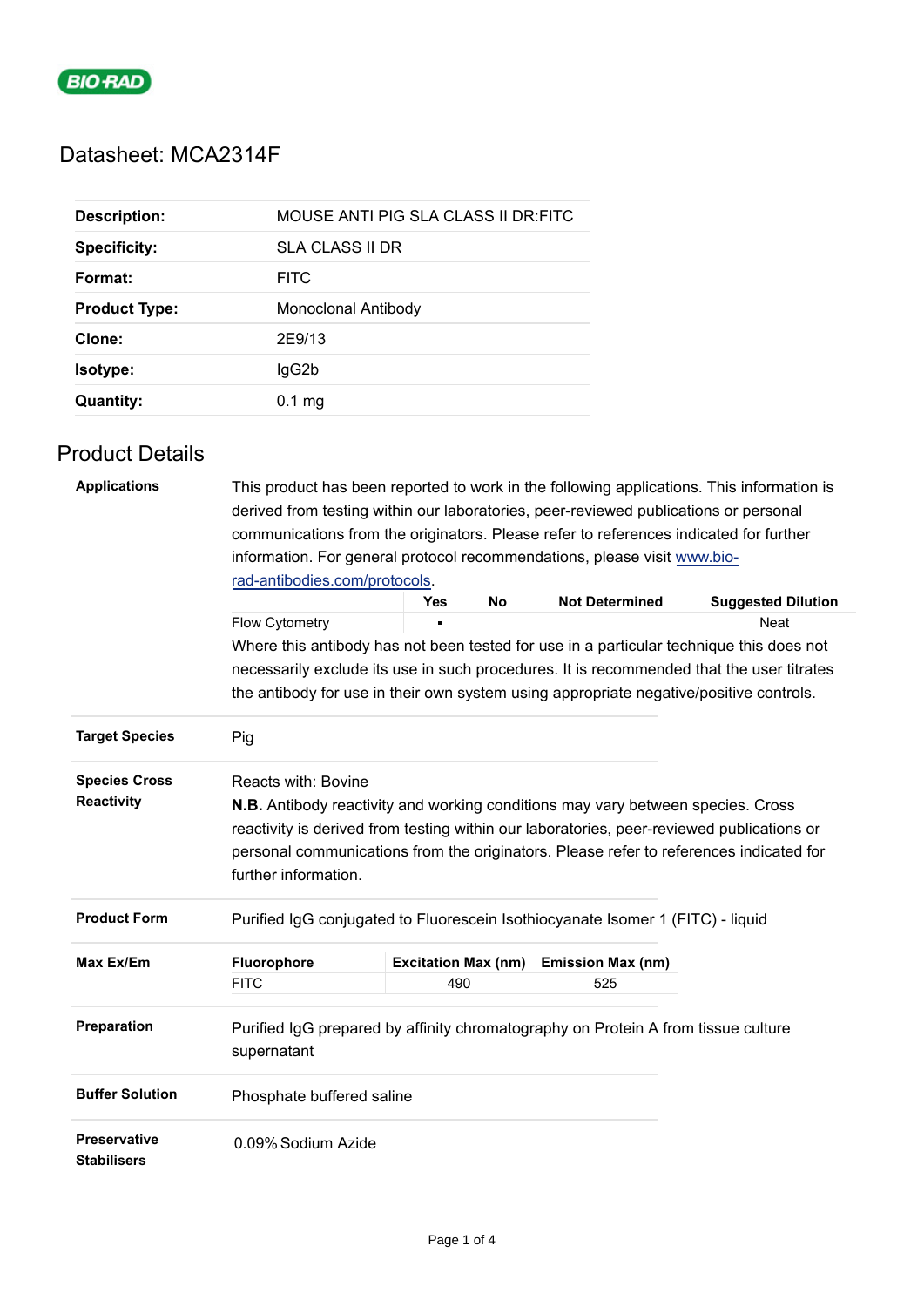|                                          | $1\%$<br>Bovine Serum Albumin                                                                                                                                                                                                                                                                                                                                                                                                                                                                                                                                                                                                                                                                                                                                                                                                                                                                                        |
|------------------------------------------|----------------------------------------------------------------------------------------------------------------------------------------------------------------------------------------------------------------------------------------------------------------------------------------------------------------------------------------------------------------------------------------------------------------------------------------------------------------------------------------------------------------------------------------------------------------------------------------------------------------------------------------------------------------------------------------------------------------------------------------------------------------------------------------------------------------------------------------------------------------------------------------------------------------------|
| Approx. Protein<br><b>Concentrations</b> | IgG concentration 0.1 mg/ml                                                                                                                                                                                                                                                                                                                                                                                                                                                                                                                                                                                                                                                                                                                                                                                                                                                                                          |
| Immunogen                                | Porcine monocytes.                                                                                                                                                                                                                                                                                                                                                                                                                                                                                                                                                                                                                                                                                                                                                                                                                                                                                                   |
| <b>External Database</b><br>Links        | <b>UniProt:</b><br>Q85ZW4<br><b>Related reagents</b>                                                                                                                                                                                                                                                                                                                                                                                                                                                                                                                                                                                                                                                                                                                                                                                                                                                                 |
| <b>RRID</b>                              | AB_567376                                                                                                                                                                                                                                                                                                                                                                                                                                                                                                                                                                                                                                                                                                                                                                                                                                                                                                            |
| <b>Fusion Partners</b>                   | Spleen cells from immunised BALB/c mice were fused with cells of the mouse<br>X63-Ag.8.653 myeloma cell line.                                                                                                                                                                                                                                                                                                                                                                                                                                                                                                                                                                                                                                                                                                                                                                                                        |
| <b>Specificity</b>                       | Mouse anti Pig SLA Class II DR antibody, clone 2E9/13 recognizes SLA DR molecules<br>which are expressed on all B cells, antigen presenting cells and on certain subsets of<br>resting and activated T cells. Mouse anti Pig SLA Class II DR antibody, clone 289/13<br>reacts with lymphocytes from all outbred and miniature pigs so far tested, suggesting that<br>it recognizes a monomorphic determinant of porcine SLA DR.                                                                                                                                                                                                                                                                                                                                                                                                                                                                                      |
|                                          | The major histocompatibility complex (MHC) is a cluster of genes that are important in the<br>immune response to infections. In pigs, this is referred to as the swine leukocyte antigen<br>(SLA) region. There are 3 major MHC class II proteins encoded by the SLA which are<br>SLA DP, SLA DQ and SLA DR.                                                                                                                                                                                                                                                                                                                                                                                                                                                                                                                                                                                                         |
|                                          | Mouse anti pig SLA class II DR, clone 2E9/13 immunoprecipitates a heterodimer<br>composed of two polypeptides of ~28 and ~35 kDa from NP-40 extracts of biotin surface-<br>labeled porcine peripheral blood mononuclear cells. Mouse anti Pig SLA Class II DR<br>antibody, clone 289/13 is reported to inhibit the mixed lymphocyte reaction and T cell<br>stimulation induced by African swine fever virus and staphylococcal enterotoxin B (Bullido<br>et al. 1997).                                                                                                                                                                                                                                                                                                                                                                                                                                               |
| <b>Flow Cytometry</b>                    | Use 10ul of the suggested working dilution to $1x10^6$ cells in 100ul.                                                                                                                                                                                                                                                                                                                                                                                                                                                                                                                                                                                                                                                                                                                                                                                                                                               |
| <b>References</b>                        | 1. Bullido, R. et al. (1997) Characterization of five monoclonal antibodies specific for swine<br>class II major histocompatibility antigens and crossreactivity studies with leukocytes of<br>domestic animals. Dev Comp Immunol. 21 (3): 311-22.<br>2. Jeong, H.J. et al. (2010) Comparative measurement of cell-mediated immune<br>responses of swine to the M and N proteins of porcine reproductive and respiratory<br>syndrome virus. Clin Vaccine Immunol. 17: 503-12.<br>3. Ding, Q. et al. (2011) Human PD-L1-overexpressing porcine vascular endothelial cells<br>induce functionally suppressive human CD4+CD25hiFoxp3+ Treg cells. J Leukoc Biol. 90<br>$(1)$ : 77-86.<br>4. Wang, Y. et al. (2016) Genipin crosslinking reduced the immunogenicity of xenogeneic<br>decellularized porcine whole-liver matrices through regulation of immune cell proliferation<br>and polarization. Sci Rep. 6: 24779. |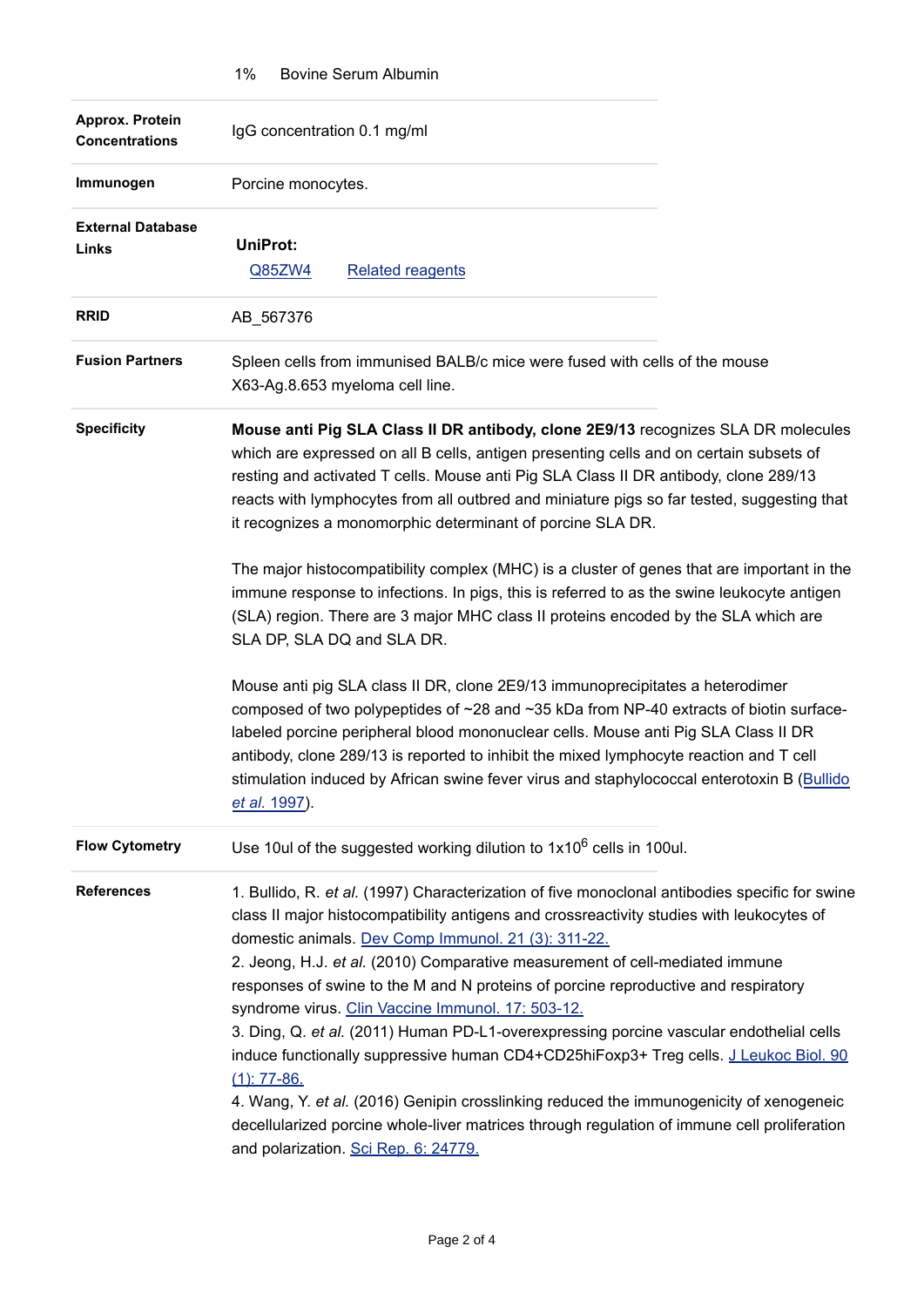|                        | 5. Park KM et al. (2013) Generation of porcine induced pluripotent stem cells and<br>evaluation of their major histocompatibility complex protein expression in vitro. Vet Res |
|------------------------|--------------------------------------------------------------------------------------------------------------------------------------------------------------------------------|
|                        | Commun. 37 (4): 293-301.<br>6. Iwase H et al. (2015) Initial in vivo experience of pig artery patch transplantation in                                                         |
|                        | baboons using mutant MHC (CIITA-DN) pigs. Transpl Immunol. 32 (2): 99-108.                                                                                                     |
|                        | 7. Singleton, H. et al. (2016) Establishing Porcine Monocyte-Derived Macrophage and                                                                                            |
|                        | Dendritic Cell Systems for Studying the Interaction with PRRSV-1. Front Microbiol. 7: 832.                                                                                     |
|                        | 8. Zanotti, C. et al. (2015) Differential Biological Activities of Swine Interferon-a Subtypes.                                                                                |
|                        | J Interferon Cytokine Res. 35 (12): 990-1002.                                                                                                                                  |
|                        | 9. Rayat GR et al. (2016) First update of the International Xenotransplantation Association                                                                                    |
|                        | consensus statement on conditions for undertaking clinical trials of porcine islet products                                                                                    |
|                        | in type 1 diabetes - Chapter 3: Porcine islet product manufacturing and release testing                                                                                        |
|                        | criteria. Xenotransplantation. 23 (1): 38-45.                                                                                                                                  |
|                        | 10. Mašek J et al. (2016) Multi-layered nanofibrous mucoadhesive films for buccal and                                                                                          |
|                        | sublingual administration of drug-delivery and vaccination nanoparticles - important step                                                                                      |
|                        | towards effective mucosal vaccines. J Control Release. Jul 25. pii:                                                                                                            |
|                        | S0168-3659(16)30471-0 [Epub ahead of print]                                                                                                                                    |
|                        | 11. Gardner, D.S. et al. (2016) Remote effects of acute kidney injury in a porcine model.                                                                                      |
|                        | Am J Physiol Renal Physiol. 310 (4): F259-71.                                                                                                                                  |
|                        | 12. Rahe, M.C. & Murtaugh, M.P. (2017) Interleukin-21 Drives Proliferation and                                                                                                 |
|                        | Differentiation of Porcine Memory B Cells into Antibody Secreting Cells. PLoS One. 12 (1):                                                                                     |
|                        | e0171171.                                                                                                                                                                      |
|                        | 13. López, E. et al. (2019) Identification of very early inflammatory markers in a porcine                                                                                     |
|                        | myocardial infarction model. BMC Vet Res. 15 (1): 91.                                                                                                                          |
|                        | 14. Yang, N. et al. (2018) Reduced antigen presentation capability and modified                                                                                                |
|                        | inflammatory/immunosuppressive cytokine expression of induced monocyte-derived                                                                                                 |
|                        | dendritic cells from peripheral blood of piglets infected with porcine circovirus type 2. Arch                                                                                 |
|                        | Virol. 163 (5): 1231-9.                                                                                                                                                        |
|                        | 15. Liu, S. et al. (2019) Endothelial IL-8 induced by porcine circovirus type 2 affects                                                                                        |
|                        | dendritic cell maturation and antigen-presenting function. Virol J. 16 (1): 154.                                                                                               |
|                        | 16. Radlowski, E.C. et al. (2021) Combination-Feeding Causes Differences in Aspects of                                                                                         |
|                        | Systemic and Mucosal Immune Cell Phenotypes and Functions Compared to Exclusive                                                                                                |
|                        | Sow-Rearing or Formula-Feeding in Piglets. Nutrients. 13(4):1097.                                                                                                              |
|                        | 17. Franzoni, G. et al. (2022) Analyses of the Impact of Immunosuppressive Cytokines on                                                                                        |
|                        | Porcine Macrophage Responses and Susceptibility to Infection to African Swine Fever                                                                                            |
|                        | Viruses. Pathogens. 11 (2): 166.                                                                                                                                               |
| <b>Further Reading</b> | 1. Piriou-Guzylack, L. (2008) Membrane markers of the immune cells in swine: an update.<br>Vet Res. 39: 54.                                                                    |
| <b>Storage</b>         | This product is shipped at ambient temperature. It is recommended to aliquot and store at                                                                                      |
|                        | -20 $^{\circ}$ C on receipt. When thawed, aliquot the sample as needed. Keep aliquots at 2-8 $^{\circ}$ C for                                                                  |
|                        | short term use (up to 4 weeks) and store the remaining aliquots at -20°C.                                                                                                      |
|                        | Avoid repeated freezing and thawing as this may denature the antibody. Storage in                                                                                              |
|                        | frost-free freezers is not recommended. This product is photosensitive and should be                                                                                           |
|                        | protected from light.                                                                                                                                                          |